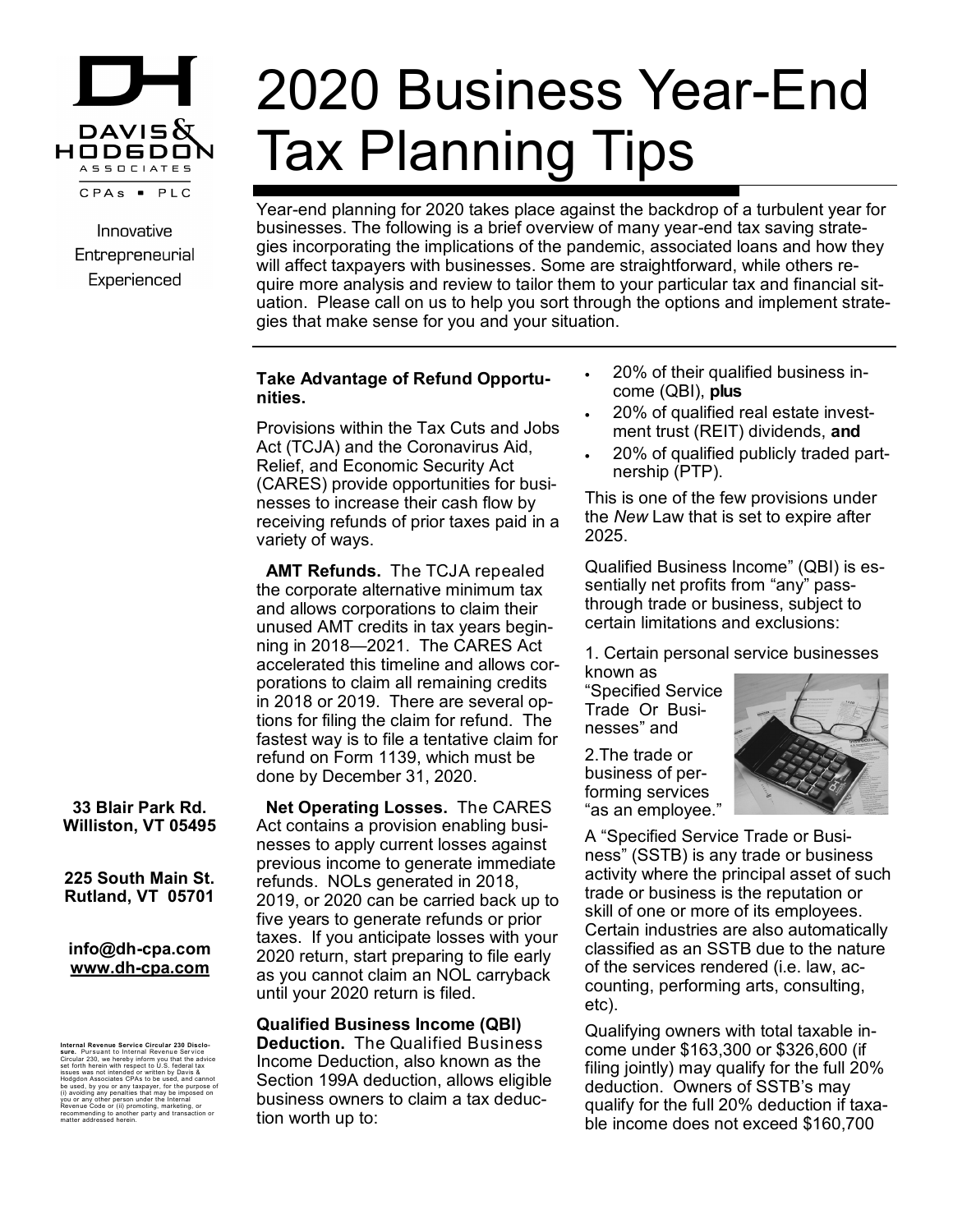or \$321,400 (if filing jointly). Above these limits, the ability to claim the deduction depends on the precise nature of the business, as the deduction phases out for some businesses.

#### **Choice of Entity**

Year-end is a good time to examine the appropriateness of your entity structure to ensure it aligns with your needs and evaluate the possibility of changing your structure.

Business structures differ mainly in how they handle income taxation and owner liability. Many organizations choose a structure that combines pass through income taxation with limited liability for the owners namely, limited liability companies or S-Corporations.

The tax on self employment earnings increases the Social Security tax burden on income from businesses organized as partnerships or LLCs treated as partnerships and sole proprietorships for federal tax purposes. Since all ordinary income generated and passed through to owners from an active trade or business under the partnership rules are subject to the self employment tax, utilizing an S corporation could minimize the impact.

At issue is how much of the company's profit will be subject to self-employment taxes. As a partnership, the company's profit is subject to self-employment taxes. However, as an S corporation, an owner must take "reasonable compensation" out of the company as W-2 wages which would be subject to payroll taxes, an equivalent of self-employment taxes. Any profit above these wages is not subject to selfemployment taxes and are available to be taken out as distributions.

The TCJA drastically reduced the corporate income tax rate to 21%, which is significantly lower than the top individual income tax rate of 37%. In certain cases, business owners may benefit from shifting their operations to a corporate structure.

# **Equipment and Office Furniture Purchases**

If you buy new or used equipment/furniture for your business or make certain improvements to property and place these assets into service before the end of the year, you could be entitled to a federal tax deduction of up to \$1.04 million of the costs associated with these purchases/improvements under Section 179 provisions. The TCJA expanded the definition of section 179 property to include qualified improvements to nonresidential real property, which means certain improvement to a building's interior and for

improvements such as roofs, HVACs, fire protection systems, alarm systems and security systems now qualify for the deduction. Additionally, most types of equipment and many interior building and leasehold improvements may be eligible for 100% Bonus Depreciation at the federal level. Vermont does not allow for bonus depreciation, meaning that in some cases, there may be differences between federal and state taxable income when bonus depreciation is elected. The deductions are available for new or used equipment purchased or financed and placed into service before December 31, 2020. For further details you can also visit [section179.org.](https://www.section179.org/)

#### **Company Vehicles**

Buying a new or used passenger auto for your business can lead to tax breaks. If bonus depreciation is claimed, the first-year depreciation cap is \$18,100 for vehicles bought after September 27, 2017, and put in use this year. The second– and third-year caps are \$16,100 and \$9,700. After that… \$5,760. If no bonus depreciation is taken, the first-year regular depreciation ceiling ends up falling sharply to \$10,100.

Buyers of heavy SUVs used solely for business can write off the full cost, thanks to bonus depreciation. SUVs must have a gross weight rating over 6,000 pounds.

Additionally, up to 100% of the cost of a pickup truck can be expensed this year. Through a combination of Section 179 and bonus depreciation.

# **Income Shifting to Children**

Paying wages to a child can be a great way to shift income and reduce taxes. Many people don't pursue this option due to misunderstanding the "Kiddie Tax" rules; however, the "Kiddie Tax" only applies to investment income, not earned income such as wages from employment.

The wages paid to a child are deductible if the following criteria have been met:

- The wages are paid for work performed that is related to the parent's trade, or business.
- The child must actually perform the services.
- The wages are actually paid out to the child.
- The compensation being paid must be reasonable for the services being performed.

#### *What are the advantages of doing so?*

 First of all, the income paid to your child is either taxed at your child's lower tax rate, or escapes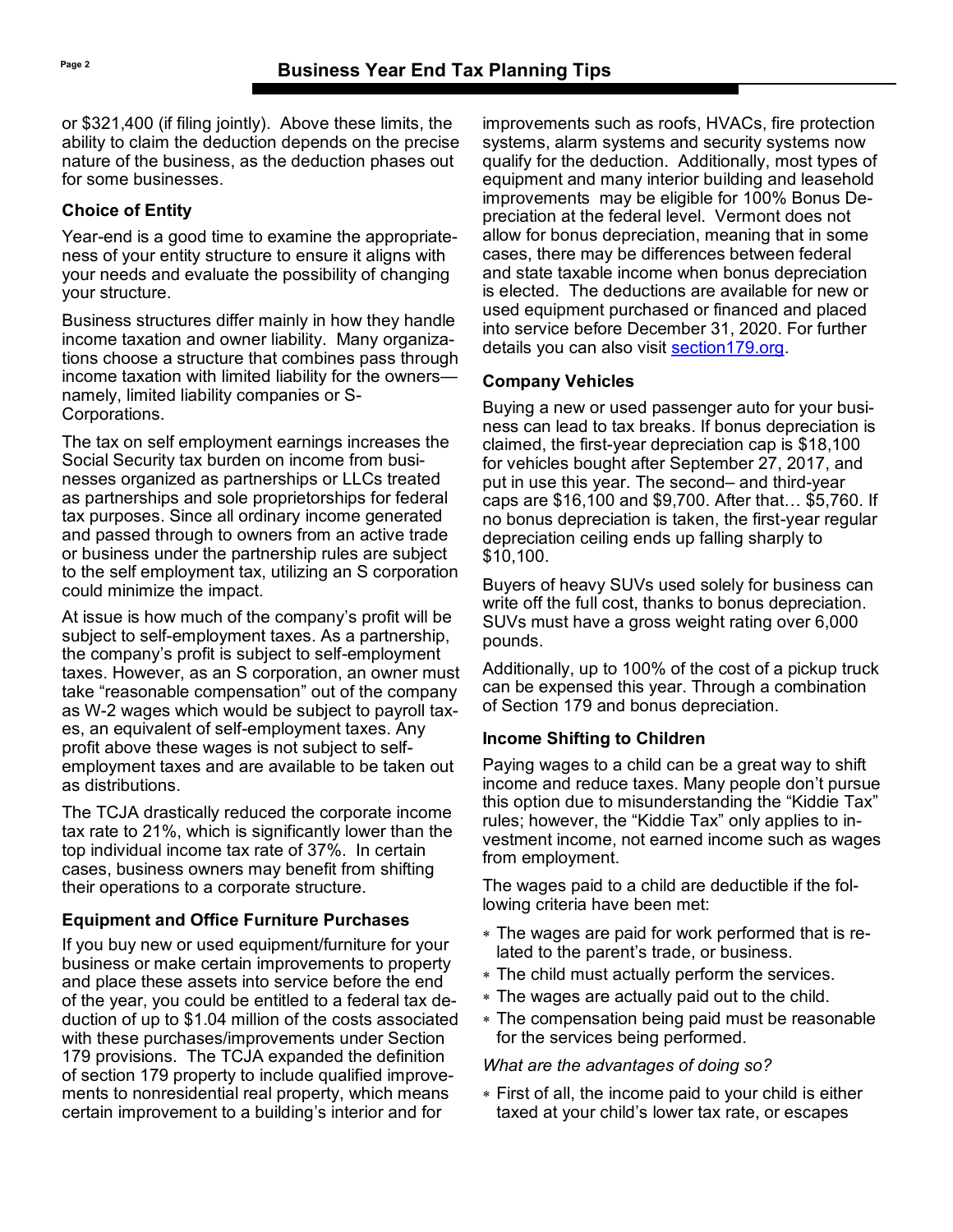taxation completely if the total amount paid for the year is less than the child's standard deduction (\$12,400 in 2020).

- Now that the child has earned income, he/she can make contributions to a retirement plan. This is a great way for you to jump start retirement savings for your child. (Think Roth IRAs).
- And of course you get the deduction at the business level for the amounts paid to your child. You have shifted the income from your higher tax bracket to their lower bracket.

## **Accelerate or Defer Income**

Cash-method businesses that want to defer income should consider delaying the sending of latein-the-year invoices, so payment is not received until 2021. In addition, pay as many expenses as feasible by year-end to get the deduction in 2020. Credit cards are considered the same as checks. Accrual-method businesses wanting to defer income should, if possible, hold off on providing goods or services to customers and billing for them until after January 1. In some cases, depending on your business' bottom line, it may make sense to accelerate income into 2020 or defer expenses to 2021.

#### **Deductions on Bonuses for Accrual Basis Businesses**

An accrual basis C-corporation can take a 2020 deduction for a bonus not actually paid to its employee until the following tax year if (1) the employee doesn't own more than 50% in value of the corporation's stock, (2) the bonus is properly accrued on its books before the end of the current tax year, and (3) the bonus is actually paid within the first 2 1/2 months of the following year (for a calendar year taxpayer, within the first 2 1/2 months of 2021). For employees who are on the cash basis (for income that was deferred before it was earned), the bonus won't be taxable income until the following year.

# **Year End Bonuses for Owners**

Increasing compensation for a business owner through the payment of a year end bonus is something to consider as a way to help maximize QBID deductions, maximize various tax credits linked to compensation levels, catch up on withholdings for the year to reduce or even eliminate underpayment penalties, and maximize retirement contributions. Deductions won't be allowed for bonuses to an owner-employee unless actually paid out by December 31, 2020.

#### **Retirement Plan Selection**

There are several options available to small business owners for employer-sponsored retirement savings plans, including 401(k), SEP IRA, SIMPLE IRA, and profit sharing plans. Plans differ in the amount of eligible employer and employee contributions, investment options available, deadlines for establishment and funding, and ease and expense of setup and administration,

If you're planning to establish a retirement plan for yourself or your employees, it may be beneficial to set it up before year end. In many cases, contributing to a retirement plan before the filing deadline (including extensions)



allows a company to take a deduction for these contributions on the current year return as if they were paid by December 31.

In addition, to help offset startup costs associated with the implementation of a retirement plan, eligible employers may claim a tax credit of up to \$5,000 per year in each of the first three years of the plan. The credit can also be applied to the year before the plan becomes effective.

# **Contribute to or Establish a Solo 401(k)**

A Solo 401(k) is a tax-advantaged retirement account for employers with no full-time employees other than the business owner and their spouse. Self-employed individuals can contribute up to \$19,500 as an "employee contribution" and up to 20% of their net self-employment income as an "employer contribution." The maximum amount a self-employed person can contribute to a Solo 401 (k) for 2020 is \$57,000. At age 50, the selfemployed person can contribute up to an additional \$6,500 per year in "catch-up" contributions. Solo 401(k) plans must be established by December 31, 2020 to make contributions for 2020. However, contributions can be made any time up to the filing deadline (including extensions) and still be deducted.

# **Contribute to or Establish a SEP or SIMPLE IRA**

Businesses with employees other than the owner/ spouse have additional retirement options. Allocating a larger portion of benefits to retirement rather than increasing employee wages allows a business a deduction for the expense without having to pay additional employment taxes.